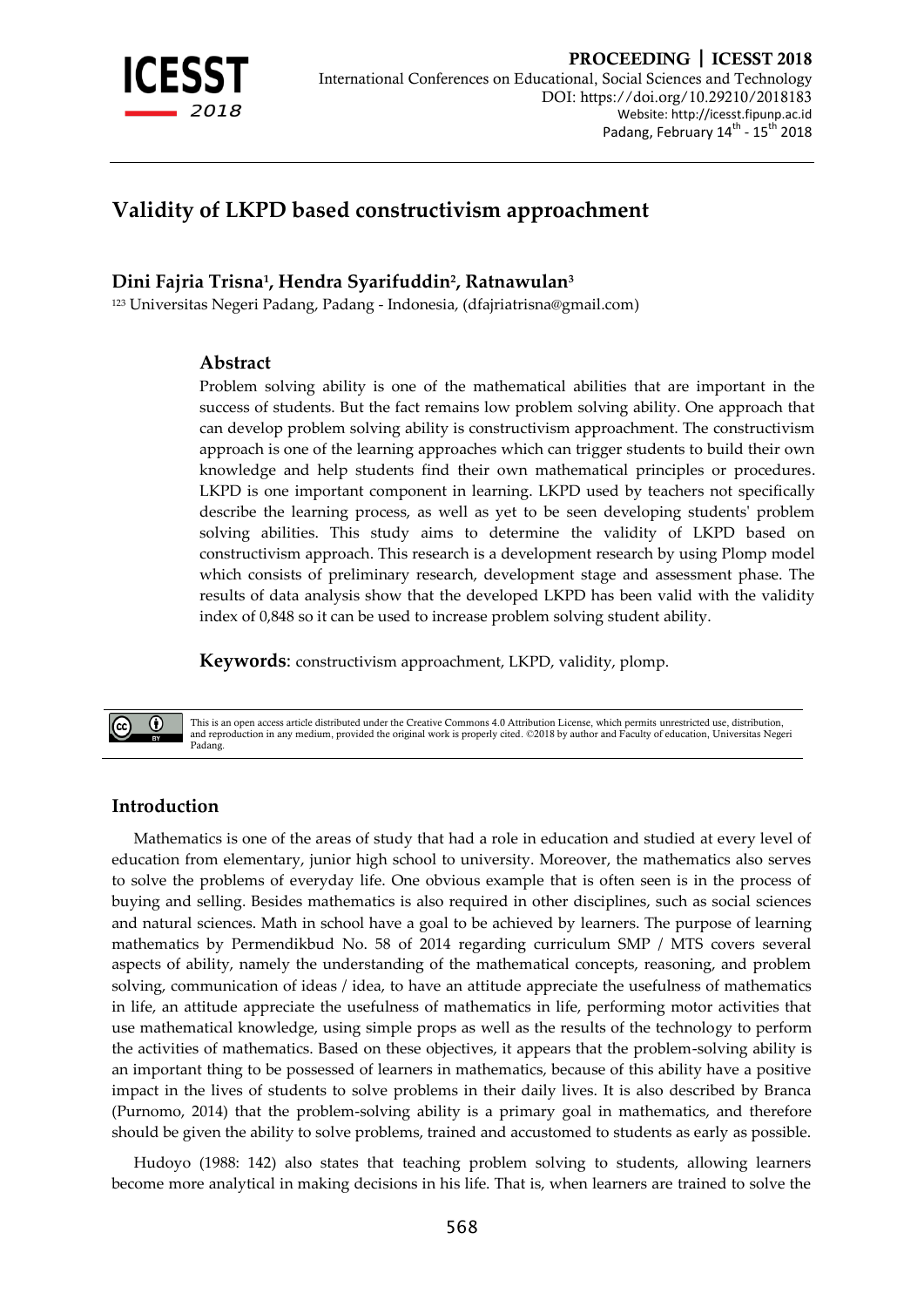Based on the results of studies conducted by the Program of International Student Assessment (PISA) conducted by the Organization for Economic Cooperation and Development (OECD)or the organization for economic cooperation and development in 2012. In the PISA study results Indonesia is still not able to show even greater success well in the areas of reading, science and mathematics. Indonesia ranks only 64th out of 65 participating countries in the field of mathematics. "Problems in the PISA mathematics more measure problem-solving abilities, reasoning, arguing and communication skills" (Sri and Rumiati, 2011: 51). This shows that the mathematical skills of students in Indonesia is still alarming.

Based on the observations at SMPN 1 Padang Gelugur and SMPN 4 Lubuk Sikaping on the learning process undertaken, the learning that happened only one direction only (teacher centered). The learning process is done directly by explaining the subject matter and sample questions. LKPD provided in the school has not been able to support the learning process that aims to improve the mathematical ability of learners, especially the problem solving ability of mathematical learners. The LKPD provided generally contains brief information on instructional materials, examples of materials implementation and exercises in the form of multiple choice questions and descriptions. In other words in LKPD available learners are more emphasized just to develop the ability to count only

LKPD should be able to be utilized as a supporting tool that can facilitate students to actively participate in learning. The concept that should be known to students should not be presented instantly but is the result of the construction of the students themselves by optimizing the initial knowledge that has been owned. In order for this construction process to run easier for learners, the teaching materials used should be arranged in such a way that is more interesting, easy to understand and used by learners.

Based on these problems, it is necessary to prepare and develop LKPD that can help the success of the learning process in the classroom. LKPD developed should be able to facilitate teachers and learners in achieving the goals of learning mathematics. One alternative that can overcome these problems is to develop a device based on mathematics learning constructivism approach.

Constructivism as described by Sagala (2009: 88), is the foundation of the philosophy of the contextual approach of which knowledge is built little by little, whose results are expanded through abrupt and non-abrupt contexts. Knowledge is not a set of facts, concepts or rules that are ready to be taken and remembered.

In the early stages of learning using constructivism approach, learners are guided to build knowledge of the material to be studied by answering material related questions. Furthermore, learners are helped to express his idea clearly by discussing, writing, drawing, and others to build his knowledge and conclude about the knowledge he has gained. When learners can build their knowledge and understand the concepts that exist in the material, then the material can be attached longer to the memories of learners, so not just memorize but understand the material.

Teachers can provide convenience for this process, by allowing learners to discover or apply their own ideas, and teach learners to realize and use their own strategies for learning. LKPD based constructivism contains how learners build their knowledge. LKPD is made gradually for learners in solving the given problem. Based on the exposure, research will be conducted on the development of constructivism-based learning tools that are expected to make students more active, creative and motivated so that students can solve the problem well. Through learning by using constructivism approach, learners are expected to be really active in learning so as to express their ideas and find their own concepts and principles learned.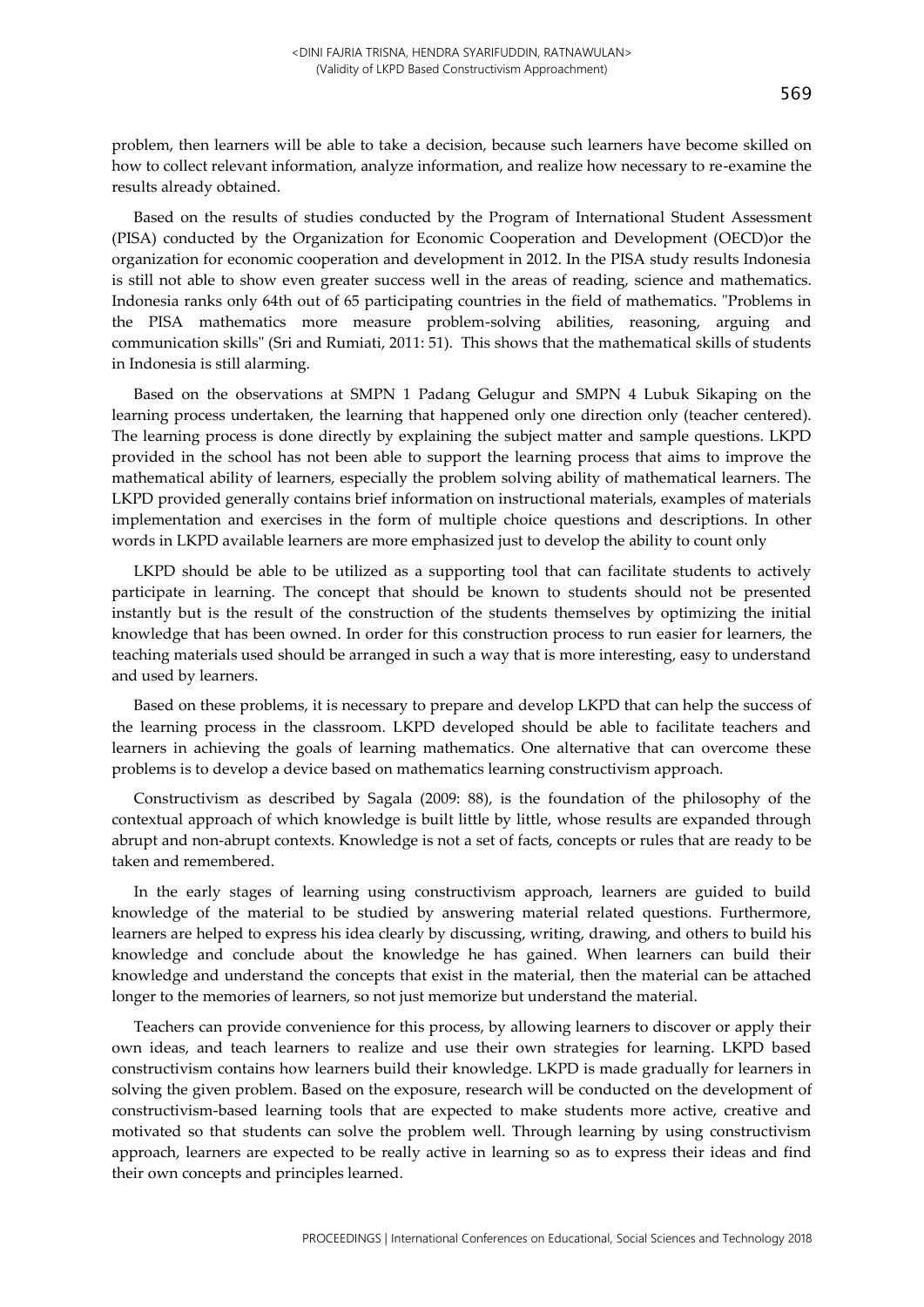In the development of this learning device produced products in the form of LKPD with product quality in terms of validity. Validity in development research includes content validity (relevancy) and construct validity (consistency). According to Nieveen (1999), validity leads to the feasibility of instructional tools, both in content and construct. A learning device is said to be valid or feasible to use if the contents and contructs are appropriate and interconnected to facilitate users both teachers and learners.

Validity LKPD developed in this study assessed based on the results of expert assessment of experts, consisting of mathematics education experts, linguists and technology experts education. Learning device be valid if the data analysis LKPD validation sheet in the category valid. The development research done to see the validity of the mathematical LKPD constructivist approach to be used in the learning process of mathematics.

### **Methods**

The study is a research & development (Research and development). The model used is a model development Plomp which consists of three phases, namely: a preliminary analysis phase, phase of development of prototypes and assessment phase.

1. Preliminary investigation stage (preliminary research)

At this stage, identification or analysis of the things needed for the development of the LKPD based constructivism approach. The purpose of this phase is to establish and define the requirements needed in the development of the RPP and LKPD. At this stage, there are four basic steps are: (1) Analysis of needs, do collect information on issues contained in the teaching of mathematics in schools. (2) Curriculum analysis, an analysis of the curriculum used in SMP Negeri 4 Lubuk Sikaping. This analysis is necessary to study the core competencies and basic competencies, learning objectives, the range of material, and the formulation of learning indicators. (3) Analysis of learners, aims to understand the characteristics of learners that includes: academic skills, passion for color and image, the tendency of learners in the learning and the difficulties faced by learners and learning such as what is desired by learners. (4) Concept analysis, carried out activities to identify, specify and compile systematically main material to be learned by the learners. Analysis of the concept aims to identify concepts, facts, principles and procedures that must be mastered by the learner.

The results of the preliminary analysis phase of analysis used as the basis for LKPD development is based on constructivism approach.

2. Development or manufacture prototype (development or prototyping phase),

In the prototyping phase, prototyping is done formative evaluation. At this stage, things to do, namely designing LKPD based constructivist approach based on the information obtained in the stages of preliminary research. At this stage, the main measures undertaken by the researchers are: (1) Self-evaluation, a correction back by researchers to LKPD as designed. Once revised, the result is called a prototype 1. (2) Expert review, the correction of the LKPD conducted by some experts experts predetermined. Once revised and declared valid, the result is called a prototype 2. (3) One to one evaluation, an evaluation of the LKPD performed by an individual with the ability level is different. Once revised, the result is called a prototype 3. (4) Small group evaluation, an evaluation of the LKPD conducted by six (6) students with different ability levels vary. After the revision, the result is called a prototype 4.

### 3. Assessment phase. At the stage of assessment (assessment phase)

The phase of the assessment phase is to test the effectiveness of the resulting product field test (field test) in class VII SMPN 4 Lubuk Sikaping to see the practicality and effectiveness. The research data was collected through validation sheet, teacher's and student's response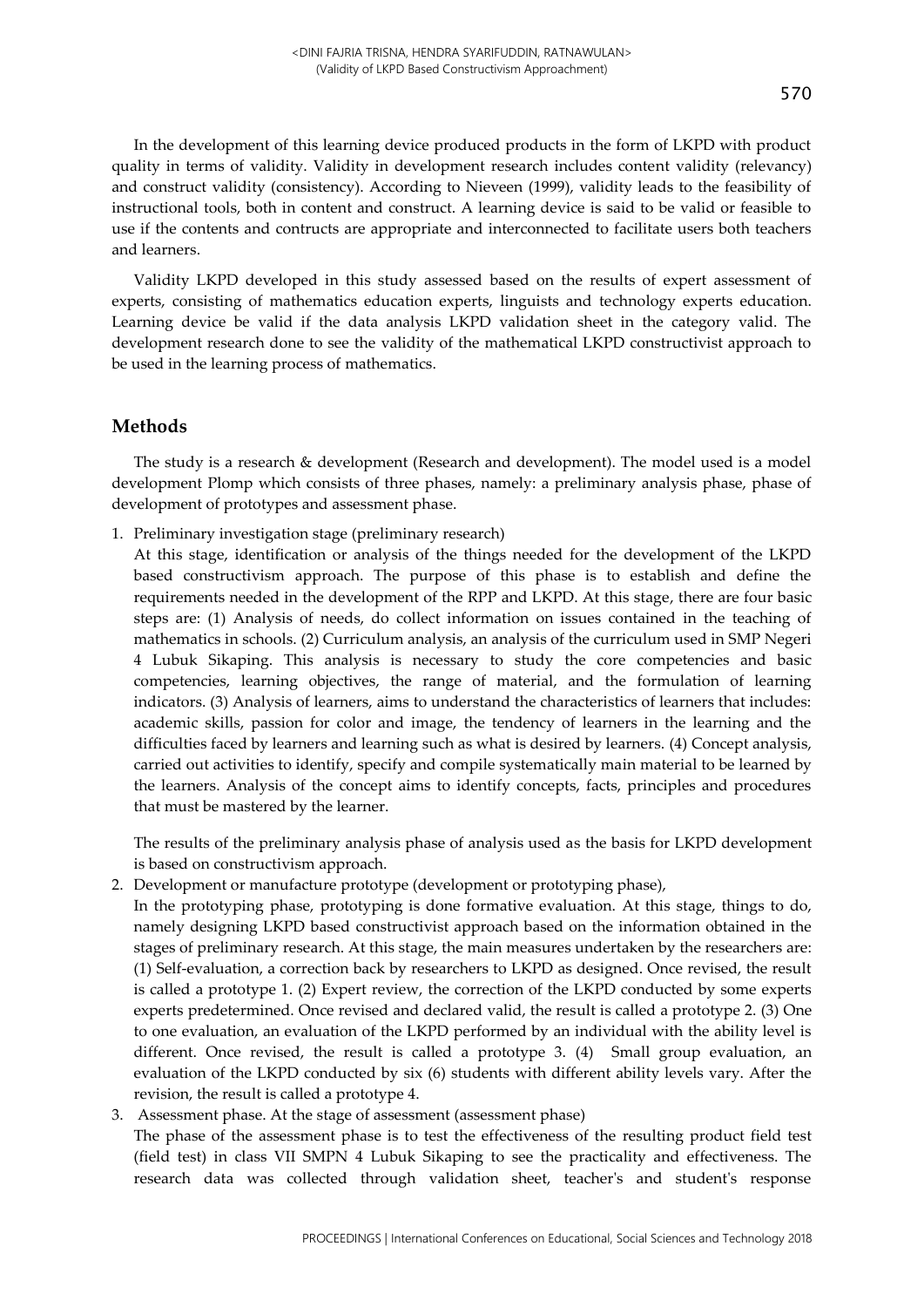questionnaire, observation sheet of implementation, and the result of students' reasoning ability test. Based on the methods that have been described previously, the development carried out in this study only focuses on the process of validation stages of LKPD developed.

### **Results and Discussion**

#### 1. Preliminary Research Results

Activity this preliminary analysis into the early stages of research. The activities undertaken preliminary analysis is activity needs analysis, curriculum analysis, concept analysis, and analysis of the students. Based on the results of a needs analysis obtained information that the learning process is carried out is still dominated by teachers, learning steps are executed is a step-by-step routine, such as: the teacher gives the concept with examples of problems, and then the students do exercises similar to the questions that have been awarded the teacher. Teachers do not get used to learning presents problems to train the students problem solving abilities. So that students have difficulty when faced with the problem solving.

At this stage, identification or analysis was needed for LKPD development based on constructivism approach. Based on observations and interviews conducted to teachers of grade VII SMPN 4 Lubuk Sikaping obtained some information, namely: LKPD was enough to help learners to practice doing mathematics problems both at school and at home, but the LKPD had not been able to optimize the ability of learners to train their mathematical problem solving skills, because the material in LKPD is presented in a straightforward, concise way and not accompanied by the process of obtaining it, thus not facilitating students to build their knowledge.

Therefore, LKPD was developed based on a constructivism approach that contains students' activities in finding concepts through questions that guide and direct students on what is being studied. Students will follow the instructions based on the answers of the questions that students make, so that students can find the concept of what is being learned in its own way and discuss with friends.

2. Results Prototyping Phase (design prototype)

The LKPD designed was LKPD based on the approach of construtivism. The design of LKPD starts from the didactic or presentation aspect. Things to consider in the presentation that was, provide problems in everyday life related to the material being studied. Furthermore, the content aspect, the things that were considered in the content of LKPD were presented in accordance with the indicators of achievement of competence. In addition, viewed from the aspects of the language, the matter of note that was, the writing and language used adapted to the Indonesian spelling abbreviated EBI. The final stage to note that aspects of the display, the note is the overall appearance of LKPD designed to suit students' character class VII.

After the learning device is designed, then do self-evaluation to see typing errors, the errors of punctuation, the errors of the size of the paper, the relevance of the drawing and the illustrations provided, the availability of blank spots to answer the questions is then corrected and validated to the competent experts in their respective fields.

Furthermore, the validation activities are done in the form of filling validation sheet and discussion. Validation stages in LKPD done with two stages namely (1) validation of the instrument; and (2) LKPD validation. During the validation process there are several revisions suggested by the validator. After the repairs are made, the validators provide an assessment. These stages can be described as follows.

#### *Instrument Validation*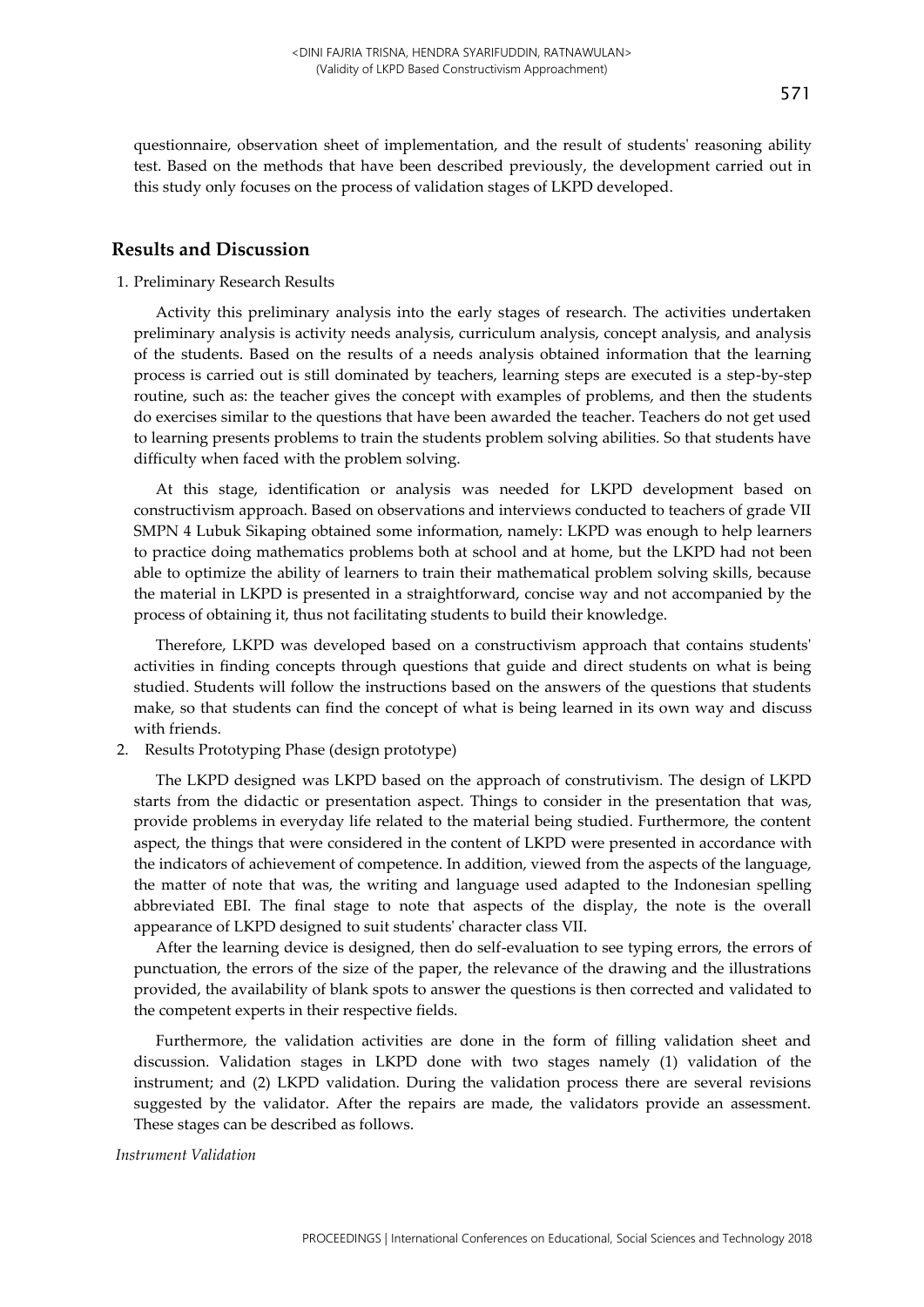Instrument Validation was an assessment performed by several validators of the instrument. Validation of instruments to be assessed by validators to validate learning tools in the form of LKPD is LKPD instrument validation sheet. Assessment of validation of this instrument is done by three validators (expert experts) ie two lecturers of mathematics education and one lecturer of Indonesian language. Based on the results of the validator assessment it is stated that the validity of LKPD instruments based on constructivism approach is categorized as "Valid" with average of validity index 0.792.

#### *LKPD Validation*

Validation of learning tools in the form of LKPD based on constructivism approach is assessed from several aspects, namely: (1) Didactic Aspects and Content; (2) Language Aspects; and (3) Aspect of graphics or appearance. The assessment was conducted by five experts consisting of three lecturers of Mathematics Education to validate LKPD based on didactic and content aspects, one lecturer of language based on language aspect and one lecturer of education technology based on aspect of graphics or appearance. LKPD validation results can be described as follows.

1. Aspects of DiDaktik and Content

Based on the result of validator assessment it is stated that LKPD based on constructivism approach seen from didaktik aspect and the contents are categorized "Valid" with the average of validity index 0,820.

2. Language Aspects

Based on the result of validator assessment it is stated that LKPD based on constructivism approach seen from the language aspect is categorized "Valid" with the average of validity index 0,867.

3. Aspects of kegrafikaan and Display

Based on the result of the validator assessment it is stated that LKPD based on constructivism approach seen from the aspect of kegrafikaan or display categorized "Valid" with the average of validity index 0,857.

Overall the validity of LKPD based on constructivism approach have fulfilled valid criterion with average of index of validity and 0,848.

### **Conclusions**

The learning tools based on constructivism approach developed are valid both in content and construct. The result of validation from mathematic expert obtained by LKPD based on constructivism approach has been valid to the aspect of content and didaktik. The validation result from the language expert obtained by LKPD based on constructivism approach is valid and the language used is in accordance with EBI. Likewise the results of validation from educational technology experts obtained LKPD-based constructivism approach has been valid to the aspect of kegrafikaan. So it can be used in the learning process of mathematics.

#### **Acknowledgments**

With the completion of this research, the researcher would like to thank Mr. Drs. Hendra Syarifuddin, M. Si, Ph.D and Ms. Ratnawulan, M.Si and lecturers of Post-Graduate of Universitas Negeri Padang who have provided guidance with sincere heart and patience in completing this journal. This journal is prepared based on the thesis Dini Fajria Trisna entitled Development of